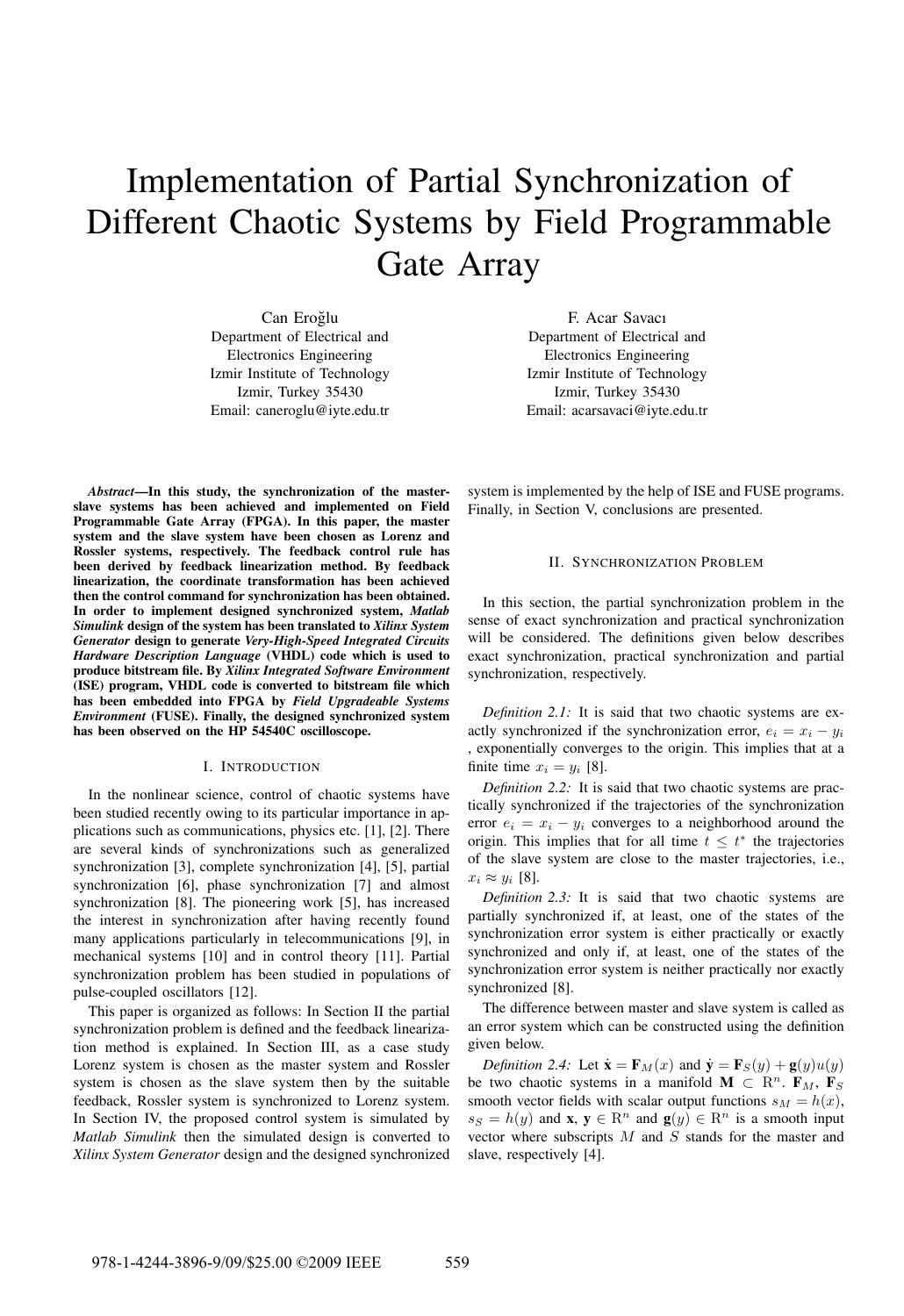$$
\dot{\mathbf{x}} = \mathbf{F}_M(x), \tag{1}
$$

$$
\dot{\mathbf{e}} = \mathbf{F}_M(x) - \mathbf{F}_S(x, e) - \mathbf{g}(x, e)u(x, e), \quad (2)
$$

$$
s_e = h(x, e), \tag{3}
$$

where  $s_e$  is the output of the synchronization error system and extended synchronization error system can be written in affine form as:

$$
\dot{\mathbf{X}} = \mathbf{F}(X) + \mathbf{G}(X)u(X),\tag{4}
$$

where  $\mathbf{X} = [\mathbf{x}, \mathbf{e}]^T$ ,  $\mathbf{F}(X) = [\mathbf{F}_M(x), \mathbf{F}_M(x) - \mathbf{F}_S(y)]^T$  and  $G(X)=[0, -g(x, e)]^T$ .

In order to achieve synchronization, synchronization error system in Eq. 2 should be stabilized around the equilibrium point  $e^* = 0$ . The definitions and theorems given in the following sequel will be used to find the proper invertible transformation which will be used to derive the control command for synchronization.

*Definition 2.5:* System (4) is said to have relative degree  $\rho$ ,  $\rho \leq n$  at point  $x_0 \in \mathbb{R}^n$  with respect to the output

$$
s_e = h(x)
$$

if for any  $x \in \Omega$  where  $\Omega$  is some neighborhood of  $x_0$ , the following conditions are valid

 $(i)L_G L_F^k h(x) = 0, k = 0, 1, \ldots \rho - 2, \forall x$  in a neighborhood of  $x_0$  and  $k < \rho - 1$ ,

$$
(ii)L_G L_F^{\rho-1} h(x_0) \neq 0.
$$

Recall that  $L_{\psi}\phi(x) = \sum$ n  $i=1$  $\partial \phi$  $\frac{\partial \varphi}{\partial x_i} \psi(x)$  stands for the Lie derivative of the vector function  $\phi$  along the vector field  $\psi$ . Relative degree  $\rho$  is exactly equal to the number of times one has to differentiate the output in order to have the input explicitly appearing in the equation which describes the evolution of  $s_e^{(r)}(t)$  in the neighborhood of  $x_0$  [2], [13].

*Theorem 2.6:* System (4) is feedback linearizable in the neighborhood  $\Omega$  of a point  $x_0 \in \mathbb{R}^n$  if and only if there exists a smooth scalar function  $h(x)$  defined in  $\Omega$  such that the relative degree  $\rho$  of (3) and (4) is equal to  $n$  [2].

*Theorem 2.7:* Consider the system (4). Suppose that there exist  $2n - \rho$  functions  $\Phi_i(x, e)$  such that  $L_G \Phi_i(x, e) = 0$ ,  $i = \rho + 1, \ldots, 2n$ . This system is feedback linearizable at  $(x, 0)$ if and only if there exists a function  $h(x, e)$  such that (i)  $\langle \partial h, ad_F^{k-1} \mathbf{G} \rangle (x, e) = 0$  for  $k = 1, ..., \rho-1; \rho > 1$  and  $(x, e)$  in a neighborhood  $\Omega$  of  $(x, 0)$ ,

(ii) 
$$
\langle \partial h, ad_F^i \mathbf{G} \rangle (x,0) \neq 0
$$
 for  $i = \rho, ..., n$  at  $(x,0)$ ,

where  $\rho = d$  stands for the dimension of the tangent space and the accessibility distribution function  $C(x, e)$  can be expressed as  $C_d = span\{ad_F^{d-1}G\}$  where  $ad_F = [\mathbf{F}, \mathbf{G}]$  and  $ad_F^{d-1} =$ 

 $[$ **F**,  $[$ **F**,  $[$ ...,  $[$ **F**, **G** $]$ , ...,  $]$  $]$ ] for  $d = 1, ..., n$  where  $[$ **F**, **G** $]$  is called the Lie bracket of **F** and **G** [4].

*Corollary 2.8:* Two chaotic systems with the same order are completely synchronizable if and only if the dynamical error system is feedback linearizable at  $(x, 0)$  [4].

**Feedback linearization problem**: The system in (4) is called feedback linearizable if there exist a smooth reversible change of coordinates  $z = \Phi(x, e)$  and smooth transformation of the feedback [13], [14].

$$
u = \lambda(x, e) + \mu(x, e)v,\tag{5}
$$

where  $v \in \mathbb{R}^m$  is the new control if the closed-loop is linear and then the resulting variables  $z$  and  $v$  satisfy linear dynamical system in the form of

$$
\dot{z} = Az + bv \nz = \Phi(x, e) = [h(x, e), L_F h(x, e), ..., L_F^{\rho-1} h(x, e)]^T \nu = \frac{1}{L_G L_F^{\rho-1} h(x, e)} (-L_F^{\rho} h(x, e) + v)
$$
\n(6)

$$
\lambda(x, e) = \frac{-L_F^{\rho} h(x, e)}{L_G L_F^{\rho-1} h(x, e)}
$$

$$
\mu(x, e) = \frac{1}{L_G L_F^{\rho-1} h(x, e)}
$$

$$
\nu = \mathbf{K}_i (z_i - z_i^*)
$$

where  $K_i$  with  $i = 1, ..., \rho$  are the control gains and chosen in such a way that the closed-loop subsystem  $\dot{z}$  converges to the origin and  $z_i^*$ s are the coordinates of the stabilization point. In order to achieve complete synchronization  $z_i^*$ s are set to zero.

# III. SYNCHRONIZATION OF CHAOTIC SYSTEMS WITH DIFFERENT MODEL

Lorenz system [15] is chosen as the master system and its state equations can be written as follows :

$$
\begin{array}{rcl}\n\dot{x}_1 &=& \alpha(x_2 - x_1) \\
\dot{x}_2 &=& \beta x_1 - x_2 - x_1 x_3 \\
\dot{x}_3 &=& x_1 x_2 - \gamma x_3\n\end{array} \tag{7}
$$

where  $\alpha = 10$ ,  $\beta = 28$ , and  $\gamma = 8/3$ . Rossler system [16] is chosen as the slave system and is described as:

$$
y'_1 = -(y_2 + y_3) + g_1(y)u
$$
  
\n
$$
y'_2 = y_1 + \theta y_2 + g_2(y)u
$$
  
\n
$$
y'_3 = \delta + y_3(y_1 - \phi) + g_3(y)u
$$
\n(8)

where  $g_1(y)$ ,  $g_2(y)$  and  $g_3(y)$  are control inputs and  $\theta = 0.2$ ,  $\delta = 0.2$ ,  $\phi = 5.7$ . The extended synchronization error system for coupled Lorenz-Rossler system can be written by calculating the error system as: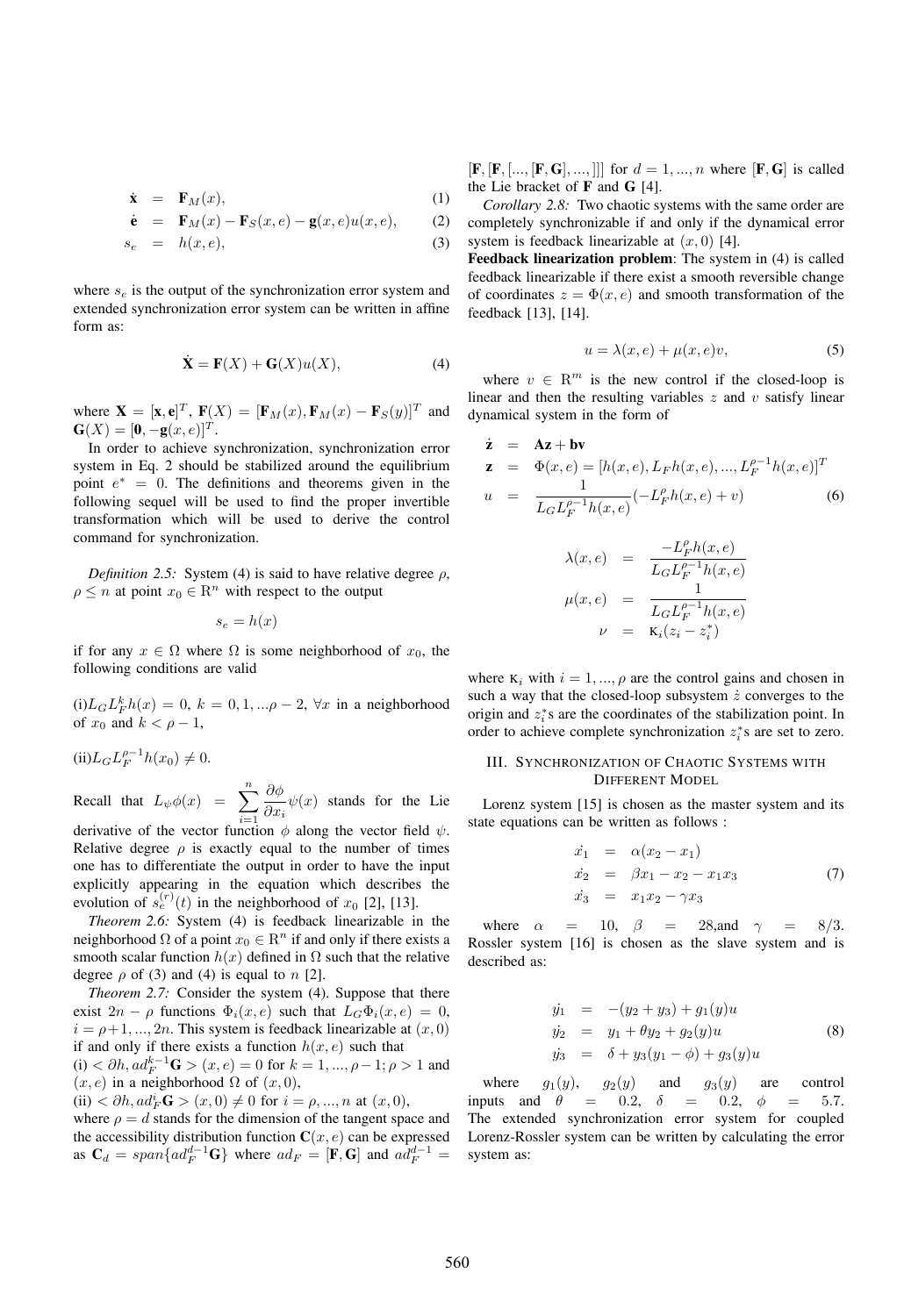$C_3(x, 0)$  can be written as:

$$
\begin{array}{rcl}\n\dot{e}_1 & = & \alpha(x_2 - x_1) + (x_2 - e_2) + (x_3 - e_3) - g_1(x, e)u \\
\dot{e}_2 & = & \beta x_1 - x_2 - x_1 x_3 - (x_1 - e_1) - \theta(x_2 - e_2) - g_2(x, e)u \\
\dot{e}_3 & = & x_1 x_2 - \gamma x_3 - \delta - (x_3 - e_3)[(x_1 - e_1) - \phi] - g_3(x, e)u\n\end{array}
$$

After having found error sytem, the extended synchronization error system can be written as:

$$
\begin{array}{rcl}\n\dot{x}_1 & = & \alpha(x_2 - x_1) & \text{if } \\
\dot{x}_2 & = & \beta x_1 - x_2 - x_1 x_3 & \text{if } \\
\dot{x}_3 & = & x_1 x_2 - \gamma x_3 & \text{if } \\
\dot{e}_1 & = & \alpha(x_2 - x_1) + (x_2 - e_2) + (x_3 - e_3) - g_1(x, e)u & \text{if } \\
\dot{e}_2 & = & \beta x_1 - x_2 - x_1 x_3 - (x_1 - e_1) - \theta(x_2 - e_2) - g_2(x, e)u \\
\dot{e}_3 & = & x_1 x_2 - \gamma x_3 - \delta - (x_3 - e_3)[(x_1 - e_1) - \phi] - g_3(x, e)u\n\end{array}
$$

then  $F(X)$  and  $G(X)$  can be found as in Eq. (4)

$$
\mathbf{F} = \begin{bmatrix} \alpha(x_2 - x_1) \\ \beta x_1 - x_2 - x_1 x_3 \\ x_1 x_2 - \gamma x_3 \\ \beta x_1 - x_2 - x_1 x_3 - (x_1 - e_1) - \theta(x_2 - e_2) \\ x_1 x_2 - \gamma x_3 - \delta - (x_3 - e_3)[(x_1 - e_1) - \phi] \end{bmatrix}
$$
(9)  

$$
\mathbf{G} = \begin{bmatrix} 0 \\ 0 \\ -g_1(x, e) \\ -g_2(x, e) \\ -g_3(x, e) \end{bmatrix}
$$
(10)

The corresponding accessibility distribution function  $C_3(x, e)$  can be calculated where  $C_3(x, e)$  =  $span{\{\mathbf{G}, ad_F\mathbf{G}, ad_F^2\mathbf{G}\}}.$ Let **G** be defined as  $\mathbf{G} = [0, 0, 0, -g_1, -g_2, -g_3]^T$  with  $g_1, g_2$  and  $g_3$ constants, then  $ad_F G$  and  $ad_F^2 G$  will be calculated to obtain  $C_3(x, e)$ .

$$
\mathbf{C}_3(x, e) = span \begin{Bmatrix} 0 & 0 & 0 \\ 0 & 0 & 0 \\ 0 & 0 & 0 \\ -g_1 & -g_2 - g_3 & b^* \\ -g_2 & g_1 + \theta g_2 & c^* \\ -g_3 & a^* & d^* \end{Bmatrix}
$$

$$
a^* = g_1(x_3 - e_3) + g_3(x_1 - e_1 - \phi)
$$
  
\n
$$
b^* = g_1(1 + x_3 - e_3) + \theta g_2 + g_3(x_1 - e_1 - \phi)
$$
  
\n
$$
c^* = -\theta g_1 + g_2(1 - \theta^2) + g_3
$$
  
\n
$$
d^* = -g_1(x_1 - e_1 - \phi)(x_3 - e_3 + 1) + g_2(x_3 - e_3)
$$
  
\n
$$
+ g_3[1 + x_3 - e_3 - (x_1 - e_1 - \phi)^2]
$$

For simplicity by setting  $g_1 = 0, g_2 = 1$  and  $g_3 = 0$  then

$$
\mathbf{C}_3(x,0) = span \begin{Bmatrix} \begin{bmatrix} 0 & 0 & 0 \\ 0 & 0 & 0 \\ 0 & 0 & 0 \\ 0 & -1 & \theta \\ -1 & \theta & 1 - \theta^2 \\ 0 & 0 & x_3 \end{bmatrix} \end{Bmatrix}
$$
 (11)

In order to derive the control command, we need to determine the dimension of the tangent space  $d$  which is generated by the corresponding distribution so the conditions of *Theorem* 2.7 must be satisfied. The dimension of the tangent space d is determined to be equal to 2 since the conditions below have been satisfied.

$$
-\frac{\partial h}{\partial e_2} = 0
$$
  

$$
-\frac{\partial h}{\partial e_1} + \theta \frac{\partial h}{\partial e_2} \neq 0
$$

For this case  $h(x, e) = e_1$  can be chosen as an output function which satisfies conditions of *Theorem 2.7* then  $d = \rho = Dim(\mathbf{C}_3(x, 0)) = 2, \forall x \in \mathbb{R}^3$  and considering *Theorem 2.6*, to have feedback linearizable system for  $\rho = 2$ , the conditions below must be satisfied

$$
L_G h(x, e) = 0
$$
  

$$
L_G L_F h(x, e) \neq 0
$$

then the transformation can be found as

$$
z_1 = h(x, e) = e_1
$$
  
\n
$$
z_2 = L_F h(x, e) = \dot{e}_1 = \alpha (x_2 - x_1) + (x_2 - e_2) + (x_3 - e_3)
$$
\n(12)

The complementary functions which should satisfy such that  $L_G\Phi_i(x, e) = 0, i = 2n - \rho, ... 2n$  can be chosen as

$$
z_3 = w_1 \n z_4 = x_1 \n z_5 = x_2 \n z_6 = x_3
$$
\n(13)

Eqs. (14)and (15) constitute an invertible transformation around  $(x, 0)$  which means that there is a proper control command  $u(x, e)$  such that the slave system trajectory tracks the master system trajectory. The transformed system can then be written as follows:

$$
\begin{array}{rcl}\n\dot{z}_1 &=& z_2\\ \n\dot{z}_2 &=& L_F^2 h(x, e) + L_G L_F u(x, e)\\ \n\dot{z}_3 &=& \dot{w}_1\\ \n\dot{z}_4 &=& \dot{x}_1\\ \n\dot{z}_5 &=& \dot{x}_2\\ \n\dot{z}_6 &=& \dot{x}_3\n\end{array}
$$